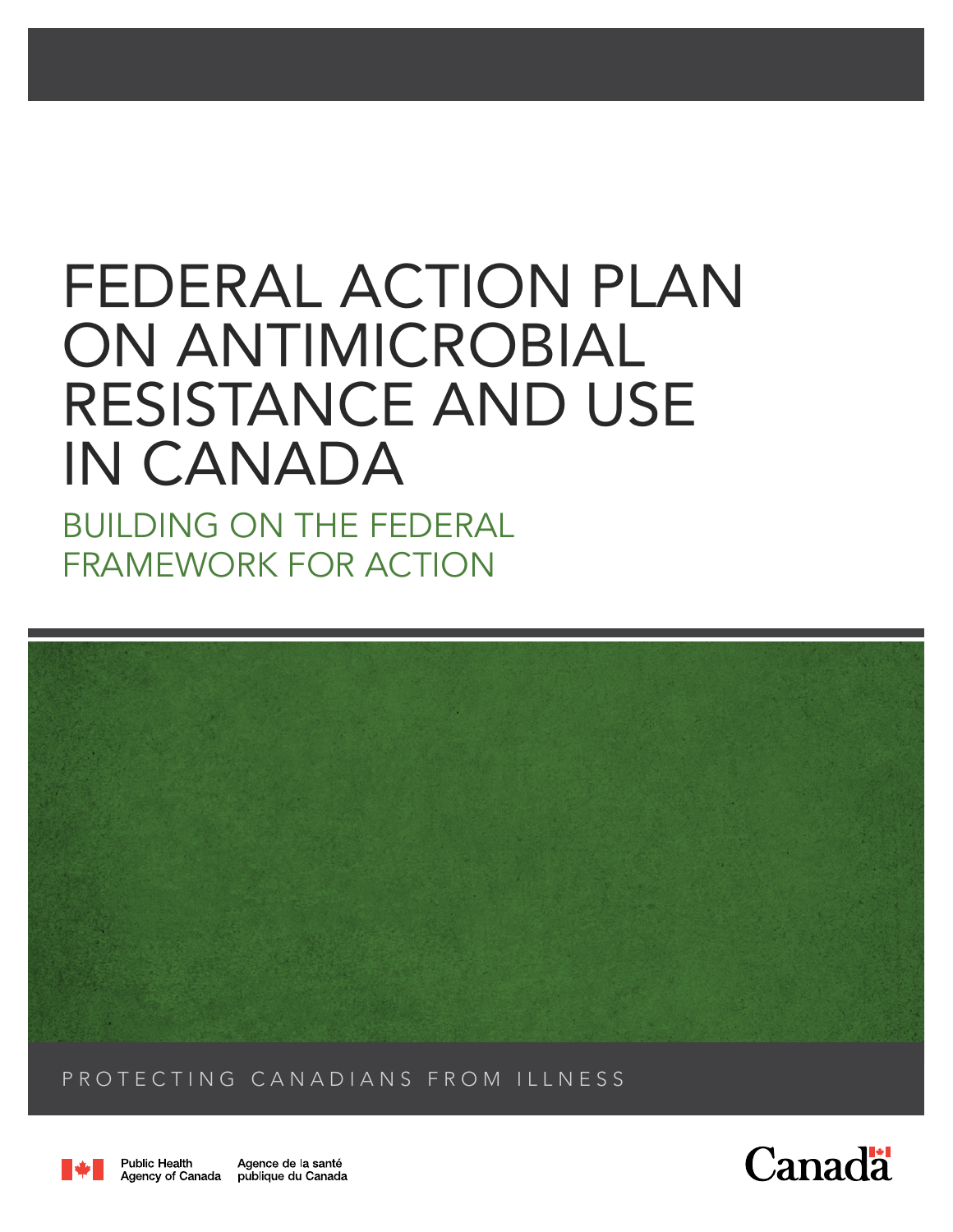#### TO PROMOTE AND PROTECT THE HEALTH OF CANADIANS THROUGH LEADERSHIP, PARTNERSHIP, INNOVATION AND ACTION IN PUBLIC HEALTH.

—Public Health Agency of Canada

Également disponible en français sous le titre : *Plan d'action fédéral sur la résistance et le recours aux antimicrobiens au Canada Prolongement du cadre d'action fédéral*

To obtain additional information, please contact:

Public Health Agency of Canada Address Locator 0900C2 Ottawa, ON K1A 0K9 Tel.: 613-957-2991 Toll free: 1-866-225-0709 Fax: 613-941-5366 TTY: 1-800-465-7735 E-mail: publications@hc-sc.gc.ca

This publication can be made available in alternative formats upon request.

© Her Majesty the Queen in Right of Canada, as represented by the Minister of Health, 2015

Publication date: March 2015

This publication may be reproduced for personal or internal use only without permission provided the source is fully acknowledged.

Cat.: HP40-141/2015E-PDF ISBN: 978-1-100-25929-1 Pub.: 140538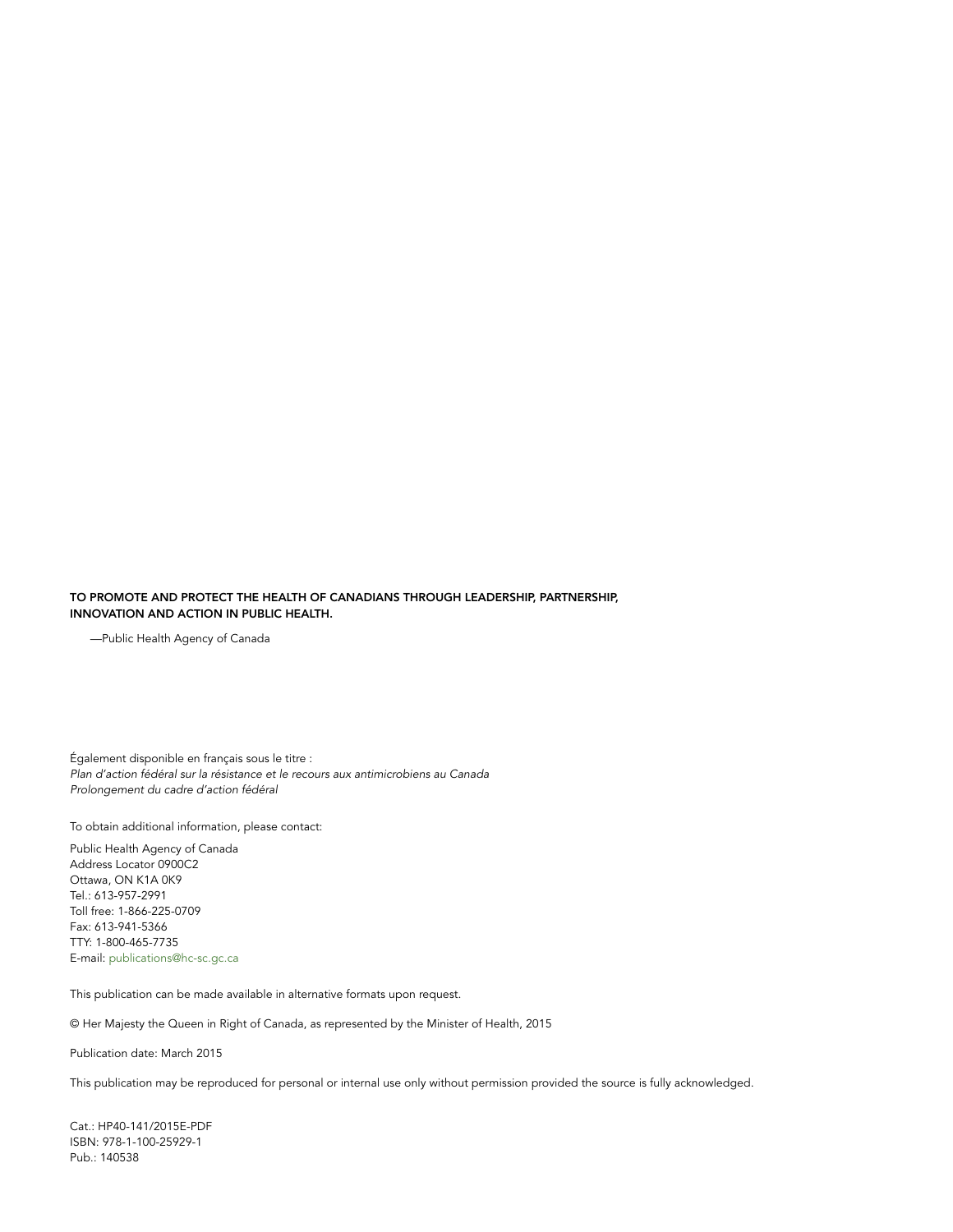### FEDERAL ACTION PLAN ON ANTIMICROBIAL RESISTANCE AND USE IN CANADA BUILDING ON THE FEDERAL FRAMEWORK FOR ACTION

Public Health Agency of Canada Health Canada Canadian Food Inspection Agency Canadian Institutes of Health Research Agriculture and Agri-Food Canada National Research Council Canada Industry Canada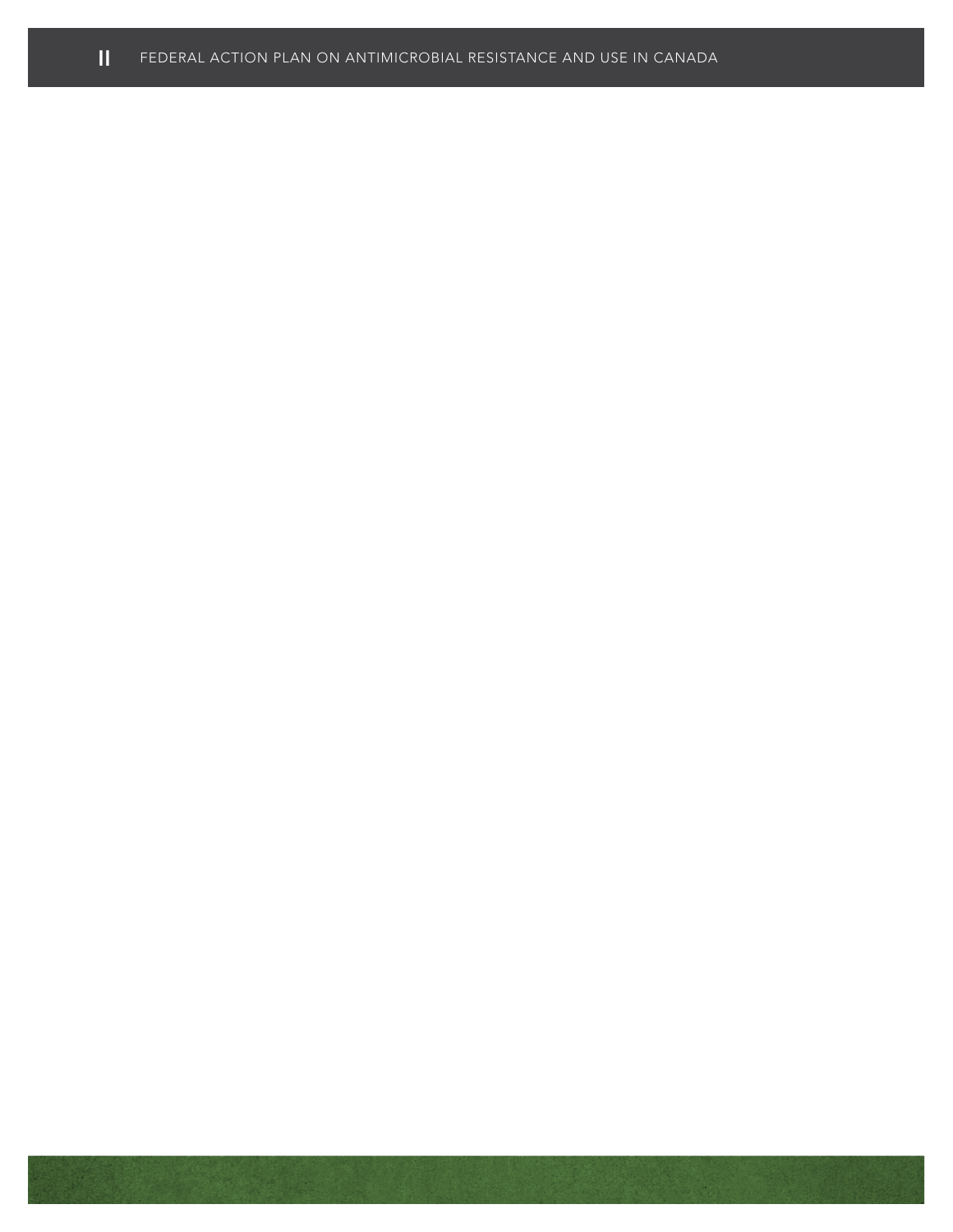### INTRODUCTION

### A Commitment to Leadership

In October 2014, the Government of Canada released *Antimicrobial Resistance and Use in Canada: A Federal Framework for Action*. The Framework maps out a coordinated, collaborative federal approach to responding to the threat of antimicrobial resistance (AMR).

The Government of Canada is committed to taking action to prevent, limit, and control the emergence and spread of AMR, and this Action Plan builds on the strategic areas of focus and priority action items outlined in the Framework by identifying concrete steps that will be undertaken by the Public Health Agency of Canada (PHAC), Health Canada (HC), the Canadian Food Inspection Agency (CFIA), the Canadian Institutes of Health Research (CIHR), Agriculture and Agri-Food Canada (AAFC), the National Research Council (NRC), and Industry Canada (IC).

In addition to its work in the areas of surveillance, stewardship, and innovation, the Government of Canada is committed to taking a leadership role both nationally and internationally. Specific leadership activities include the following:

| <b>ACTIVITY</b>                                                                                                                                                                                                                                                                                                                                                                                                                                                                                                                                                                                                            | <b>TARGET COMPLETION DATE</b> |
|----------------------------------------------------------------------------------------------------------------------------------------------------------------------------------------------------------------------------------------------------------------------------------------------------------------------------------------------------------------------------------------------------------------------------------------------------------------------------------------------------------------------------------------------------------------------------------------------------------------------------|-------------------------------|
| PHAC lead with support from HC, CFIA, CIHR, and AAFC:                                                                                                                                                                                                                                                                                                                                                                                                                                                                                                                                                                      | May 2015                      |
| Engage with international partners to develop and implement a Global<br>Action Plan on AMR. The first phase will be working towards<br>endorsement of a Global Action Plan by the World Health Assembly.                                                                                                                                                                                                                                                                                                                                                                                                                   |                               |
| PHAC lead with support from HC, CFIA, CIHR, and AAFC:                                                                                                                                                                                                                                                                                                                                                                                                                                                                                                                                                                      | Fall 2015                     |
| Work with federal, provincial, and territorial (F/P/T) partners and human<br>health, animal health, agri-food and industry stakeholders to develop a<br>pan-Canadian framework to address AMR. The first phase will be<br>working towards identifying the incremental elements of a pan-<br>Canadian approach for endorsement by P/Ts and stakeholders.                                                                                                                                                                                                                                                                    |                               |
| PHAC lead with support from HC, CFIA, CIHR, and AAFC:                                                                                                                                                                                                                                                                                                                                                                                                                                                                                                                                                                      | 2019                          |
| As part of the work under the Global Health Security Agenda (GHSA),<br>support the development of an integrated and global package of<br>activities to combat AMR that spans human, animal, agricultural, food,<br>and environmental sectors. This includes: that each country have a<br>national AMR plan in place to take a comprehensive, "One Health"<br>approach to AMR; strengthened surveillance and laboratory capacity at<br>national and international levels; and improved conservation of existing<br>treatments and support development of new treatments, diagnostics,<br>preventative measures and systems. |                               |

However, our work does not end here. This Action Plan is only the first of a series. It is intended to outline initial efforts to address AMR, which focus on ensuring that all partners and stakeholders are informed and engaged so that we can move forward together with a united objective. This Action Plan will be updated regularly both to demonstrate the progress being made, and to continue to identify new initiatives being undertaken as we move forward.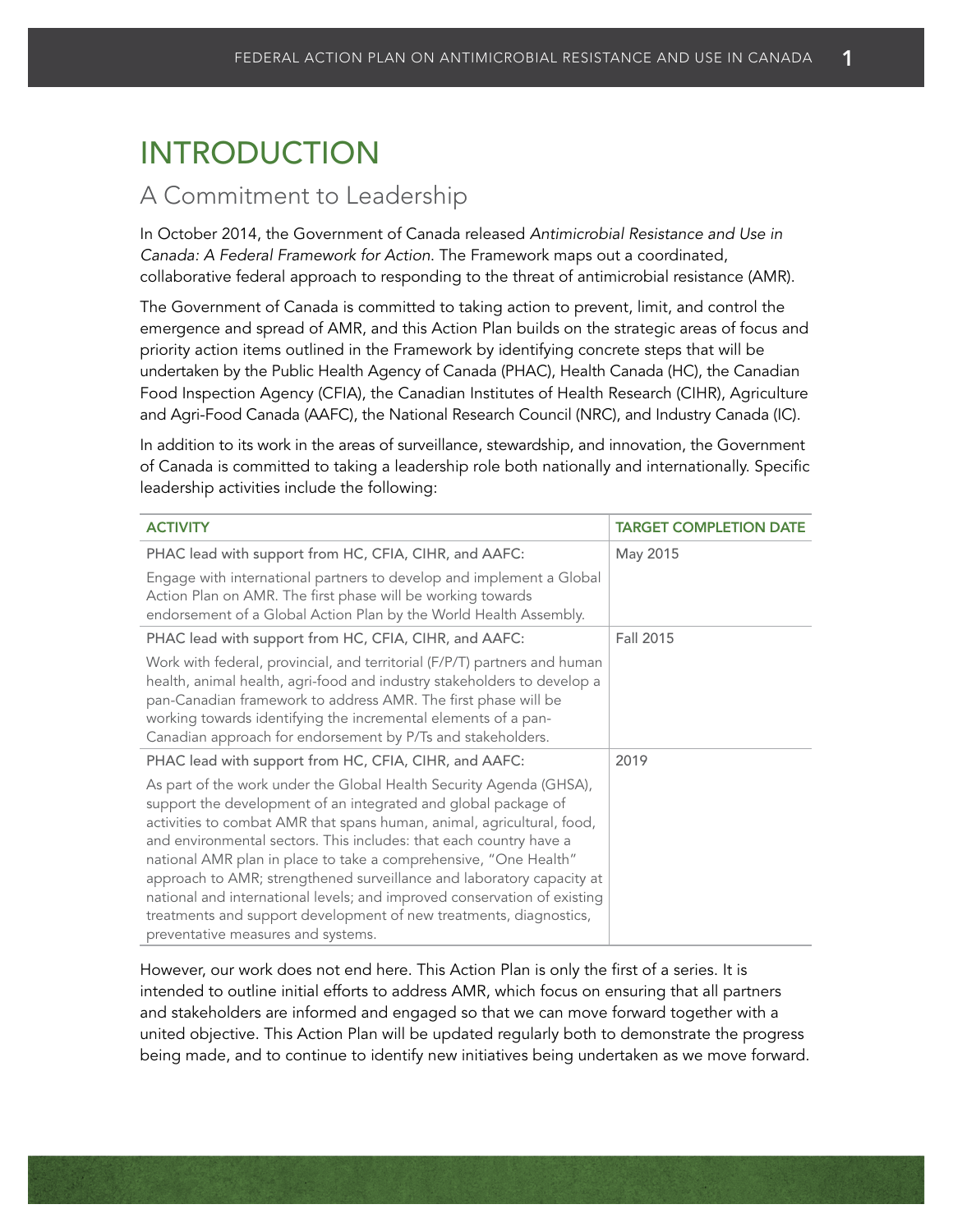Provinces, territories, and other stakeholders also play a key role by virtue of their responsibility for the delivery of health care, approval of antimicrobials for medical coverage, and the regulation of antimicrobial use (AMU) in agriculture and veterinary medicine. The Government of Canada is committed to working with all jurisdictions and stakeholders to deliver on this Action Plan.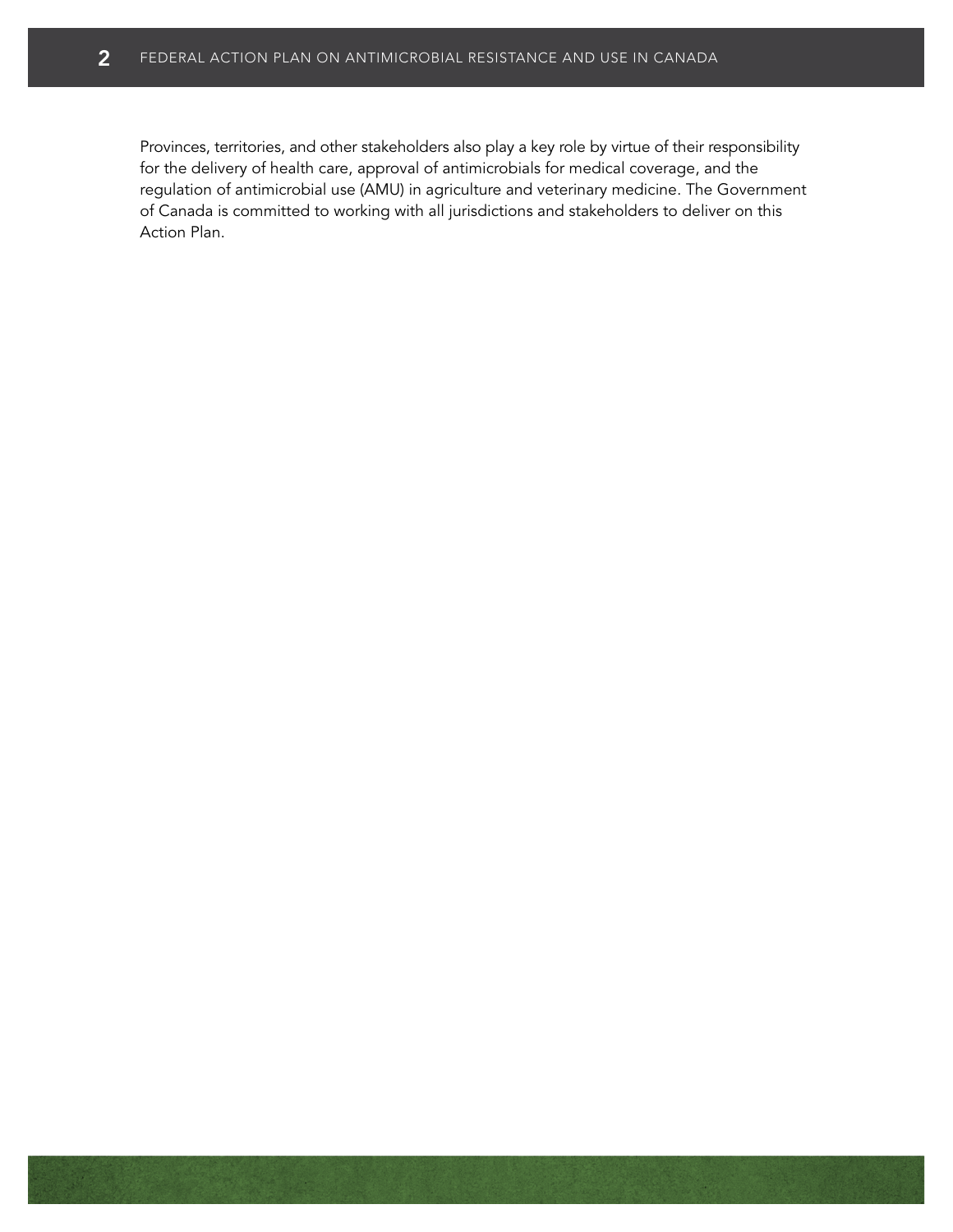## **SURVEILLANCE**

Detecting and monitoring trends and threats in order to inform strategies to reduce the risks and impacts of antimicrobial resistance.

#### ACTION 1: Establish and strengthen surveillance systems to identify new threats or changing patterns in antimicrobial resistance and use, in human and animal settings.

As indicated in the Federal Framework, the World Health Organization, the World Economic Forum, and numerous countries around the world consider AMR to be an increasingly serious threat to global public health. However, both within Canada and internationally, there is a lack of comprehensive information on the scope of the problem of AMR, particularly outside of hospital settings (e.g., how are antimicrobials being used, how many bacteria are resistant, to which drugs, how are they being spread). This information is needed to determine the full magnitude of the problem and is essential to monitor the effectiveness of stewardship interventions, and this information can only be gathered from effective surveillance.

In Canada, there are already robust surveillance systems in place, including the Canadian Integrated Program for Antimicrobial Resistance Surveillance (CIPARS) and the Canadian Nosocomial Infection Surveillance Program (CNISP). While these surveillance systems and others contribute important information, there is no comprehensive and integrated national picture of AMR in human health and within the agri-food system in Canada.

The Government of Canada will continue its existing surveillance activities, as well as the supporting laboratory services, in support of efforts to combat AMR. This will include regular review of these surveillance systems to make required adjustments (e.g., incorporating additional data sources and new technologies).

The Public Health Agency of Canada is establishing the Canadian Antimicrobial Resistance Surveillance System (CARSS) to strengthen coordination and integration of Agency AMR/AMU activities and information. CARSS will also provide leadership on AMR/AMU surveillance, inform and direct the expansion of surveillance activities to areas of greatest need, and provide useful and relevant information to stakeholders and the public in support of antimicrobial stewardship interventions to further protect the health of Canadians.

The Canadian Food Inspection Agency and Agriculture and Agri-Food Canada will work on the development of key components of an agri-food AMU monitoring, tracking, and reporting system. This will include identifying data collection and reporting needs across stakeholders and decision makers including needs for international, national, and P/T reporting.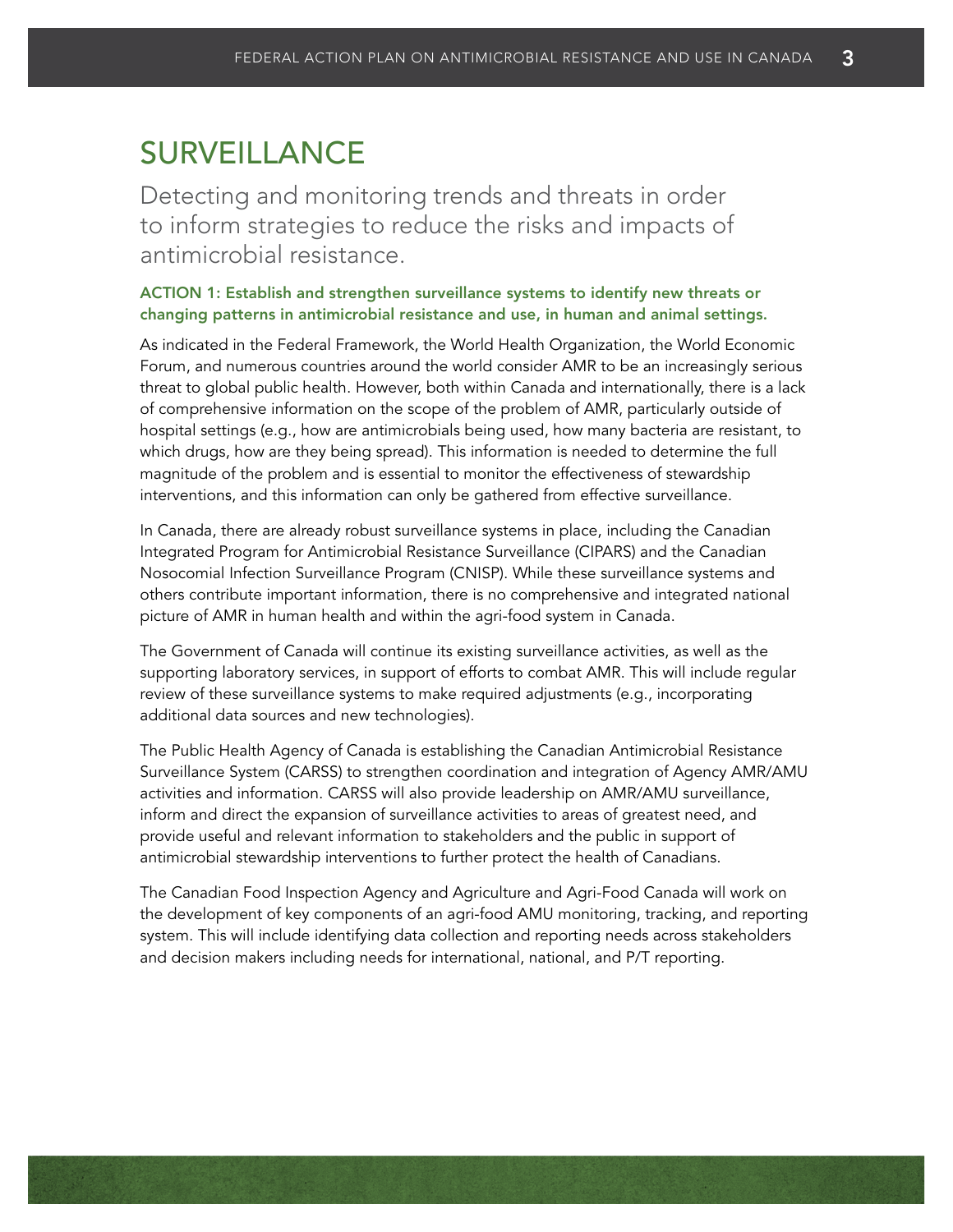#### Other specific activities that will be undertaken moving forward include the following:

| <b>ACTIVITY</b>                                                                                                                                                                                                                                                                                                                                                                                                                                                                                                                                      | <b>TARGET COMPLETION DATE</b> |
|------------------------------------------------------------------------------------------------------------------------------------------------------------------------------------------------------------------------------------------------------------------------------------------------------------------------------------------------------------------------------------------------------------------------------------------------------------------------------------------------------------------------------------------------------|-------------------------------|
| PHAC lead with support from HC, CFIA, CIHR, and AAFC:                                                                                                                                                                                                                                                                                                                                                                                                                                                                                                |                               |
| Building on existing surveillance systems such as CIPARS and CNISP,<br>the Public Health Agency of Canada will complete work to establish a<br>blueprint for CARSS. The integrated information from CARSS will help<br>create a better understanding of the linkages between practices for the<br>use of antimicrobials, observed patterns of resistance, as well as the<br>spread of AMR, and will be used to inform public health interventions<br>and policy decisions relating to AMR and AMU. These efforts will be<br>incremental and include: |                               |
| The issuance of the first annual CARSS report; and                                                                                                                                                                                                                                                                                                                                                                                                                                                                                                   | Spring 2015                   |
| • Expanding to a national approach through discussions with F/P/T<br>and other external partners.                                                                                                                                                                                                                                                                                                                                                                                                                                                    | Fall 2016                     |
| PHAC:                                                                                                                                                                                                                                                                                                                                                                                                                                                                                                                                                |                               |
| As part of the creation of CARSS, the Agency will:                                                                                                                                                                                                                                                                                                                                                                                                                                                                                                   |                               |
| Pilot the collection of antimicrobial susceptibility data from clinical<br>٠<br>laboratories to better understand community-associated AMR issues<br>and trends.                                                                                                                                                                                                                                                                                                                                                                                     | Spring 2015                   |
| • Review existing priority AMR organisms being monitored by Agency<br>surveillance systems and confirm the priority microbes to be<br>included.                                                                                                                                                                                                                                                                                                                                                                                                      | Winter 2015                   |
| Identify any requirements for surveillance transformation at the<br>Agency to align with CARSS.                                                                                                                                                                                                                                                                                                                                                                                                                                                      | Spring 2016                   |
| PHAC and HC:                                                                                                                                                                                                                                                                                                                                                                                                                                                                                                                                         | Fall-Winter 2015              |
| Analyse data on antimicrobial prescriptions collected by Health<br>Canada's First Nations and Inuit Health Branch to provide a more<br>comprehensive picture of AMU in Canada, and include findings in the<br>annual Government of Canada Human Antimicrobial Use Report.                                                                                                                                                                                                                                                                            |                               |
| CFIA and AAFC:                                                                                                                                                                                                                                                                                                                                                                                                                                                                                                                                       | Spring 2016                   |
| Identify AMU surveillance data requirements for the animal agriculture<br>sector in support of the creation of a robust monitoring, tracking, and<br>reporting system for AMU.                                                                                                                                                                                                                                                                                                                                                                       |                               |
| CFIA and AAFC:                                                                                                                                                                                                                                                                                                                                                                                                                                                                                                                                       | Spring 2016                   |
| Work collaboratively with veterinary associations and P/T partners to<br>begin to quantify antimicrobial usage in livestock in other dosage<br>forms (e.g., water and injection) and under prescription.                                                                                                                                                                                                                                                                                                                                             |                               |
| CFIA and AAFC:                                                                                                                                                                                                                                                                                                                                                                                                                                                                                                                                       | December 2016                 |
| Work with stakeholders to develop options for the collection and storage<br>of AMU data for animal feeds and livestock production linking species,<br>production classes, purpose of administration, and dosage quantities.                                                                                                                                                                                                                                                                                                                          |                               |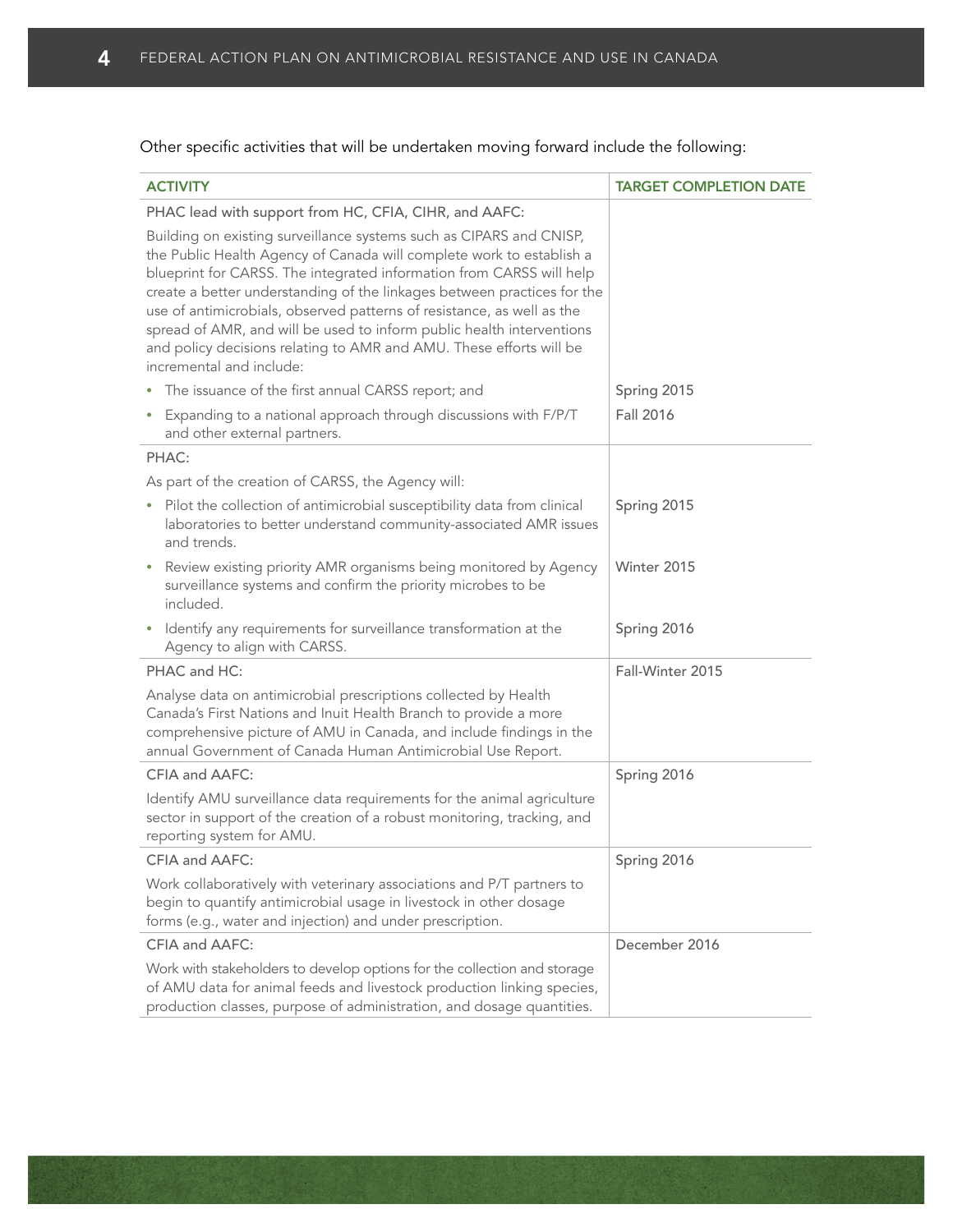| <b>ACTIVITY</b>                                                                                                                                                                                                    | <b>TARGET COMPLETION DATE</b> |
|--------------------------------------------------------------------------------------------------------------------------------------------------------------------------------------------------------------------|-------------------------------|
| CFIA:                                                                                                                                                                                                              | March 2017                    |
| Conduct baseline work on Salmonella, E. coli O157:H7 and non-O157<br>and indicator organisms in cattle carcasses and isolates from each<br>positive sample preserved for molecular characterization including AMR. |                               |
| CIHR lead with support from PHAC:                                                                                                                                                                                  | December 2019                 |
| Support research on mode of transmission of resistance between<br>organisms and the transmission of resistant bacteria among the<br>different reservoirs (animal-environment-human).                               |                               |
| Support research and dissemination of results regarding the studies on<br>intervention and surveillance of AMR.                                                                                                    |                               |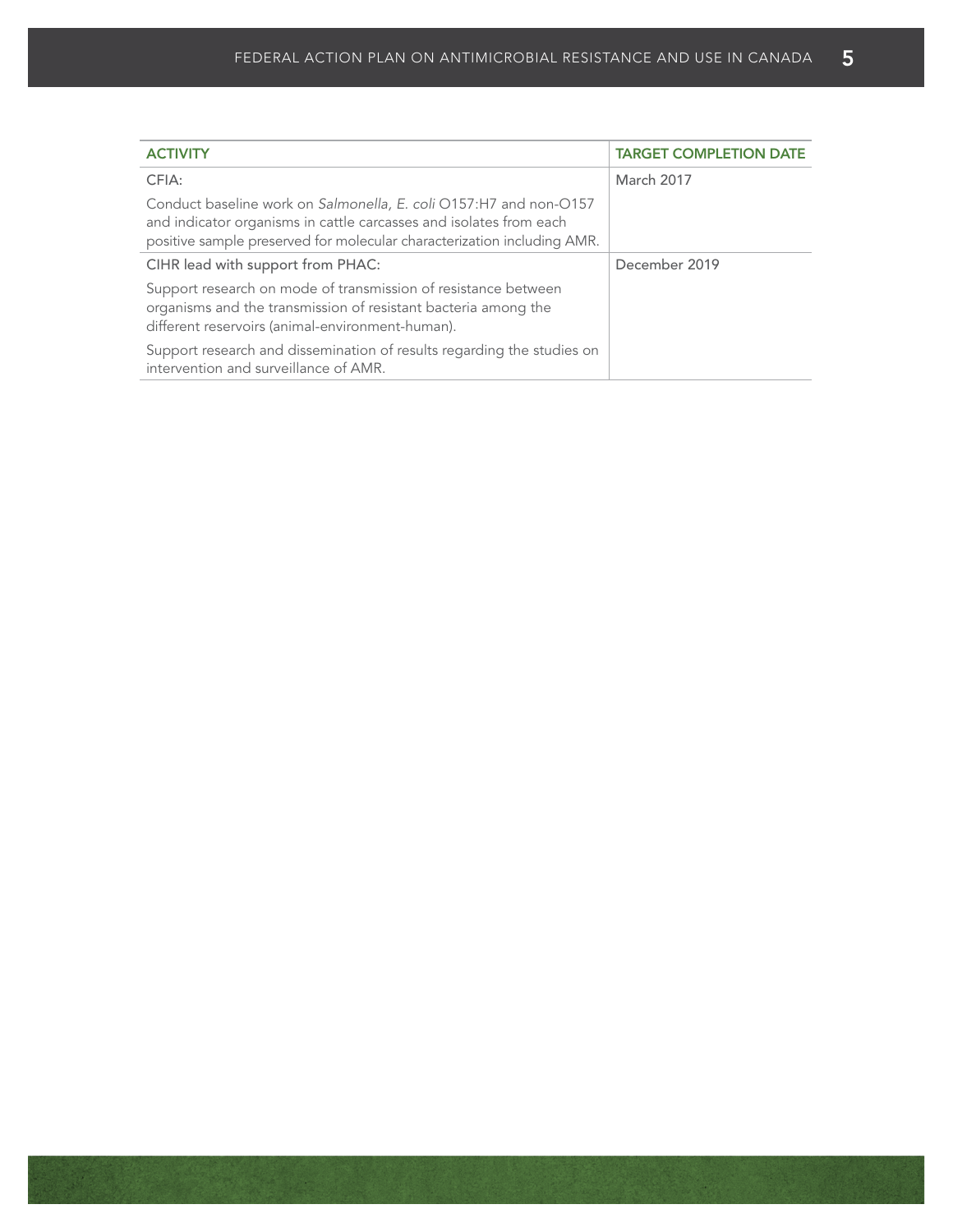### STEWARDSHIP

Conserving the effectiveness of existing treatments through infection prevention and control guidelines, education and awareness, regulations, and oversight.

#### ACTION 2: Strengthen the promotion of the appropriate use of antimicrobials in human and veterinary medicine.

As outlined in the Federal Framework, AMR occurs whenever antimicrobials are used and will therefore be a constant factor in both human and veterinary medicine. Strong stewardship practices by everyone are therefore essential to continue to combat AMR.

An important consideration in preserving the effectiveness of existing antimicrobial drugs is promoting disease prevention efforts with the aim of minimizing or eliminating the need for antimicrobials. Infectious diseases caused by resistant organisms can be prevented if appropriate measures are implemented. For example, effective hand-washing techniques and regular cleaning of surfaces can eliminate bacteria that cause disease. These measures can be equally effective against resistant bacteria. The Government of Canada has been and will continue to be involved in developing and disseminating information and professional practice guidelines for infection prevention and control in a variety of human and animal settings. By preventing the spread of infectious diseases, we can reduce the need for treatment using antimicrobials, which in turn contributes to conserving the effectiveness of available treatment options.

An example of recent work related to infection prevention is the Public Health Agency of Canada's November 2014 presentation of *National and International Infection Prevention and Control Key Activities and Initiatives: An Environmental Scan* at the 2014 Canadian Patient Safety Institute Infection Prevention and Control Canada Summit. This document outlines key infection prevention and control initiatives, their strengths, and areas for improvement in current practices. By sharing these best practices and identifying potential gaps that need to be addressed, improved measures can be put in place to help decrease the spread of infectious diseases – which will help contribute to decreased use of antimicrobials.

In addition to infection prevention and control, the Government of Canada will continue efforts to facilitate and enhance education and awareness on when and how to use antimicrobials, as well as the choice of the correct antimicrobials to use for treatment of certain conditions. For example, the Public Health Agency of Canada's work on resistant strains of gonorrhea has led to the development of specific guidance for healthcare professionals.

To underscore the critical role of education and awareness, in November 2014, the Public Health Agency of Canada launched a pilot AMR awareness campaign featuring messages related to responsible AMU, as well as infection prevention and control, for healthcare professionals and parents.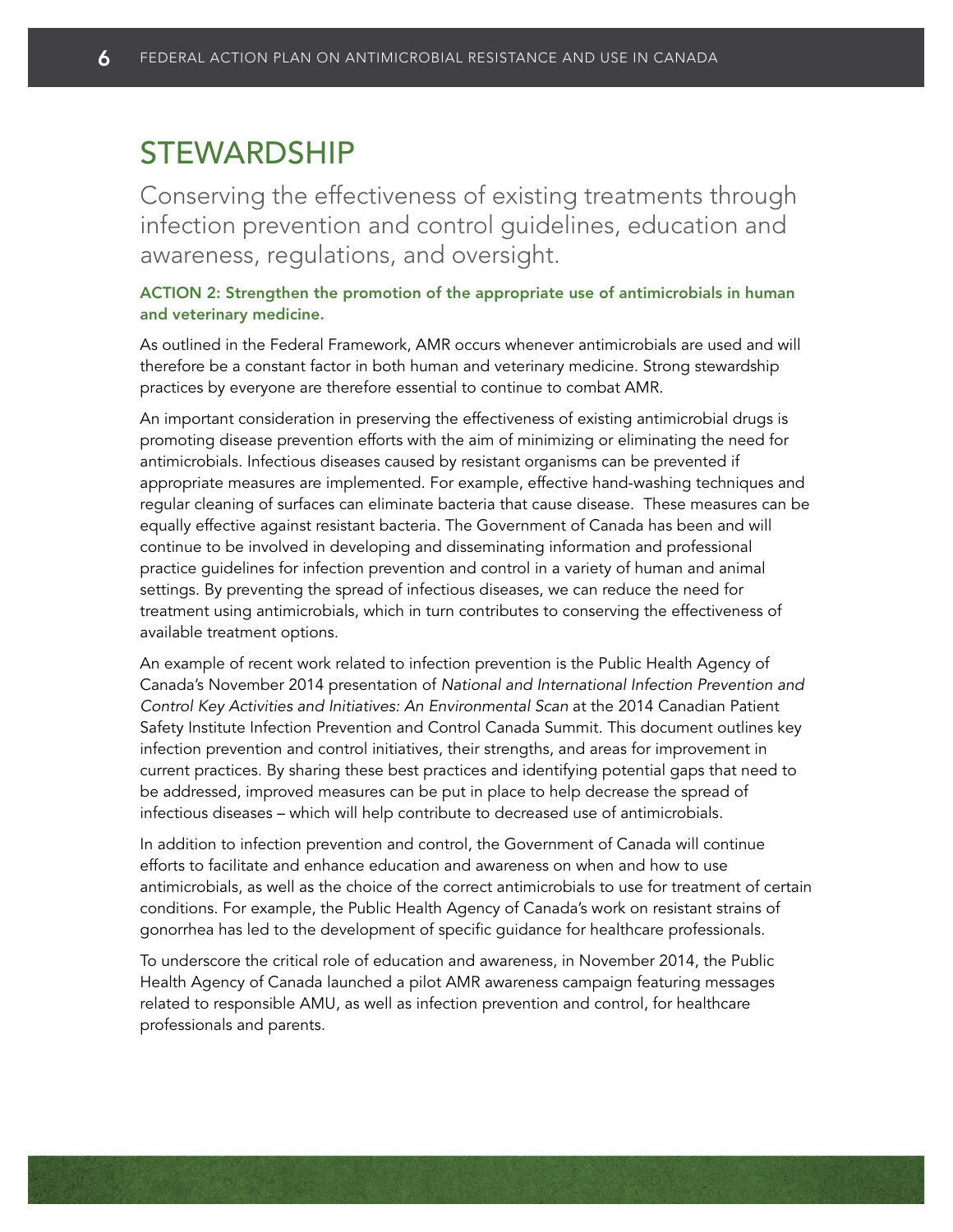The Canadian Institutes of Health Research is funding and will continue to fund various projects that aim at evaluating or improving current practices in the prescribing of antimicrobials, or that are looking at alternatives in order to reduce consumption of antimicrobials. In 2013-2014, the Canadian Institutes of Health Research invested \$1 million in stewardship projects, and that amount has been steadily increasing every year over the last five years, showing a greater interest in that type of research.

In the agri-food sector, significant progress is being made by Health Canada to promote the prudent use of antimicrobials in food animal production. Health Canada is working with federal partners, drug sponsors, food animal producers and other stakeholders to remove growth promotion claims of medically-important veterinary antimicrobial drugs by December 2016. Health Canada will work closely in aligning this initiative with the United States (US) Food and Drug Administration's approach. Working step in step with the US is critical, given the high degree of integration of the meat and livestock production markets in both countries. About 60 of these products have been identified and discussions are underway with affected drug sponsors regarding a concrete plan to implement this measure. In November 2014, Health Canada communicated with individual drug sponsors to provide guidance, procedures and timelines to support the voluntary removal of growth promotion claims of medicallyimportant antimicrobial drugs. Continuing engagement of affected drug sponsors and other animal health stakeholders is creating the collaborative atmosphere to focus discussion on embracing antimicrobial stewardship and the need for increasing veterinary oversight of AMU in food animal production.

To promote optimal use of antimicrobials by healthcare professionals and consumers, Health Canada will continue to oversee the appropriate labelling of products. This will ensure that drug labels appropriately reflect the current knowledge related to prudent use and AMR in every submission filed by industry. If warranted, sponsors of human antimicrobials will also be requested to update their labels with new information related to bacterial susceptibility to antimicrobials.

In addition to these efforts, Health Canada will assess on an ongoing basis the feasibility of applying current and new tools to incentivise filing of new human antimicrobial drug submissions on a case-by-case basis. Current tools include the Priority Review policy, the Notice of Compliance with Conditions policy, and the potential for remission of drug submission fees for products that have low commercial profitability. New regulatory tools that will be available in the future include the orphan drug framework, which may be applicable for certain antimicrobial products.

Agriculture and Agri-Food Canada will also continue to support the development of assurance systems through the Growing Forward 2 Agri-Marketing Program. An example of a system is the Canadian Quality Assurance (CQA) program, the pork industry's on-farm food safety program, which includes best practices on the prudent use of medications (including antimicrobials), requires that a detailed accounting of all medications and specifies that procurements are through a valid client veterinarian relationship.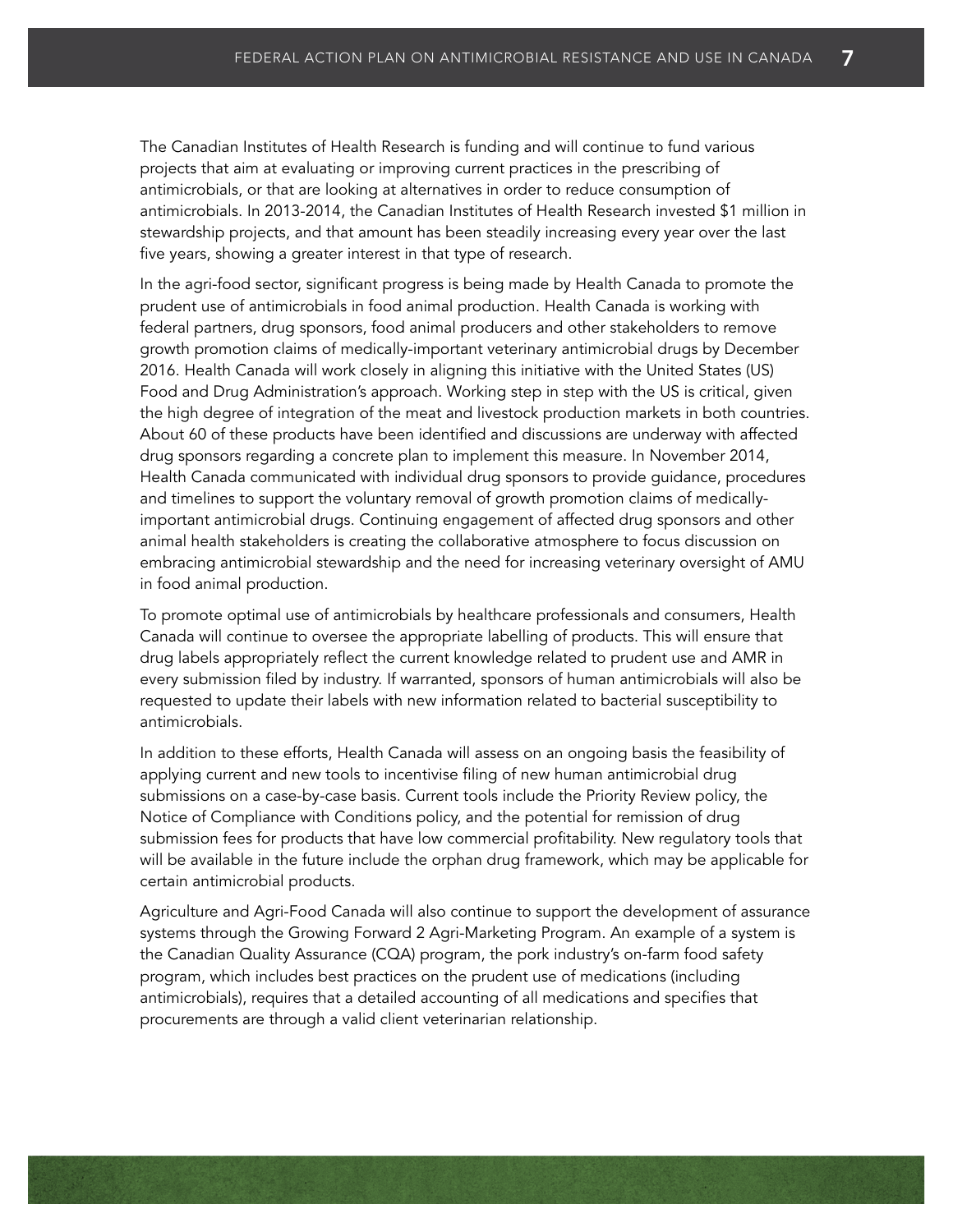Moving forward, the Government of Canada will continue to promote the appropriate use of antimicrobials through:

| <b>ACTIVITY</b>                                                                                                                                                                                                                                                                                                                                                                                                                    | <b>TARGET COMPLETION DATE</b> |
|------------------------------------------------------------------------------------------------------------------------------------------------------------------------------------------------------------------------------------------------------------------------------------------------------------------------------------------------------------------------------------------------------------------------------------|-------------------------------|
| PHAC:                                                                                                                                                                                                                                                                                                                                                                                                                              | Winter and Spring 2015        |
| Evaluate the effectiveness of the messaging used during the November<br>2014 AMR awareness campaign. The lessons learned from this significant<br>investment will be used to inform future public awareness and education<br>activities for the general public, and health professionals working in<br>community, hospital and long-term care settings - including expanding<br>the reach of the 2015 awareness campaign.          |                               |
| PHAC lead with support from HC, CFIA, CIHR, and AAFC:                                                                                                                                                                                                                                                                                                                                                                              | Spring 2015                   |
| The Minister of Health will host a Roundtable on AMR, with a focus on<br>stewardship.                                                                                                                                                                                                                                                                                                                                              |                               |
| HC, CFIA and AAFC:                                                                                                                                                                                                                                                                                                                                                                                                                 | Spring and Summer 2015        |
| Convene multi-lateral discussions with F/P/T partners, stakeholders<br>and other interested parties to discuss and refine federal proposals for<br>increasing veterinary oversight for veterinary antimicrobials for food<br>animal production.                                                                                                                                                                                    |                               |
| PHAC:                                                                                                                                                                                                                                                                                                                                                                                                                              | Spring 2016                   |
| Undertake a scan of the current Canadian and international landscape<br>of healthcare associated infections to help identify potential gaps in<br>infection prevention and control practices. This information will also<br>assist the Agency in identifying future AMR-related interventions.                                                                                                                                     |                               |
| PHAC lead with support from HC, CFIA, and AAFC:                                                                                                                                                                                                                                                                                                                                                                                    | Spring 2016                   |
| In response to calls for cross-sectoral engagement of all stakeholders<br>in human health and agri-food sectors (e.g., government, industry,<br>health professionals, veterinarians, licensing bodies), a series of<br>consultations will be undertaken to take stock of existing practices<br>relating to AMU, identify best practices for responsible AMU, and<br>explore how to best leverage existing education opportunities. |                               |
| PHAC:                                                                                                                                                                                                                                                                                                                                                                                                                              | Spring 2016                   |
| To promote appropriate AMU, the Agency will update the Sexually<br>Transmitted Infections Guidelines with current treatment<br>recommendations, and deliver two webinar sessions to promote<br>specific AMR-GC (gonorrhea) guidance. These webinars will be used to<br>promote online learning activities.                                                                                                                         |                               |
| HC and CFIA:                                                                                                                                                                                                                                                                                                                                                                                                                       | Fall 2016                     |
| Work with drug sponsors to facilitate their submissions for label changes<br>to remove growth promotion claims of medically important antimicrobial<br>drugs and associated references in the Compendium of Medicating<br>Ingredient Brochures.                                                                                                                                                                                    |                               |
| PHAC:                                                                                                                                                                                                                                                                                                                                                                                                                              | <b>Fall 2016</b>              |
| Update the 2014 "National and International Infection Prevention and<br>Control Key Activities and Initiatives: An Environmental Scan" to reflect<br>current status, including a full analysis and identification of existing<br>gaps in promoting effective infection prevention and control practices.                                                                                                                           |                               |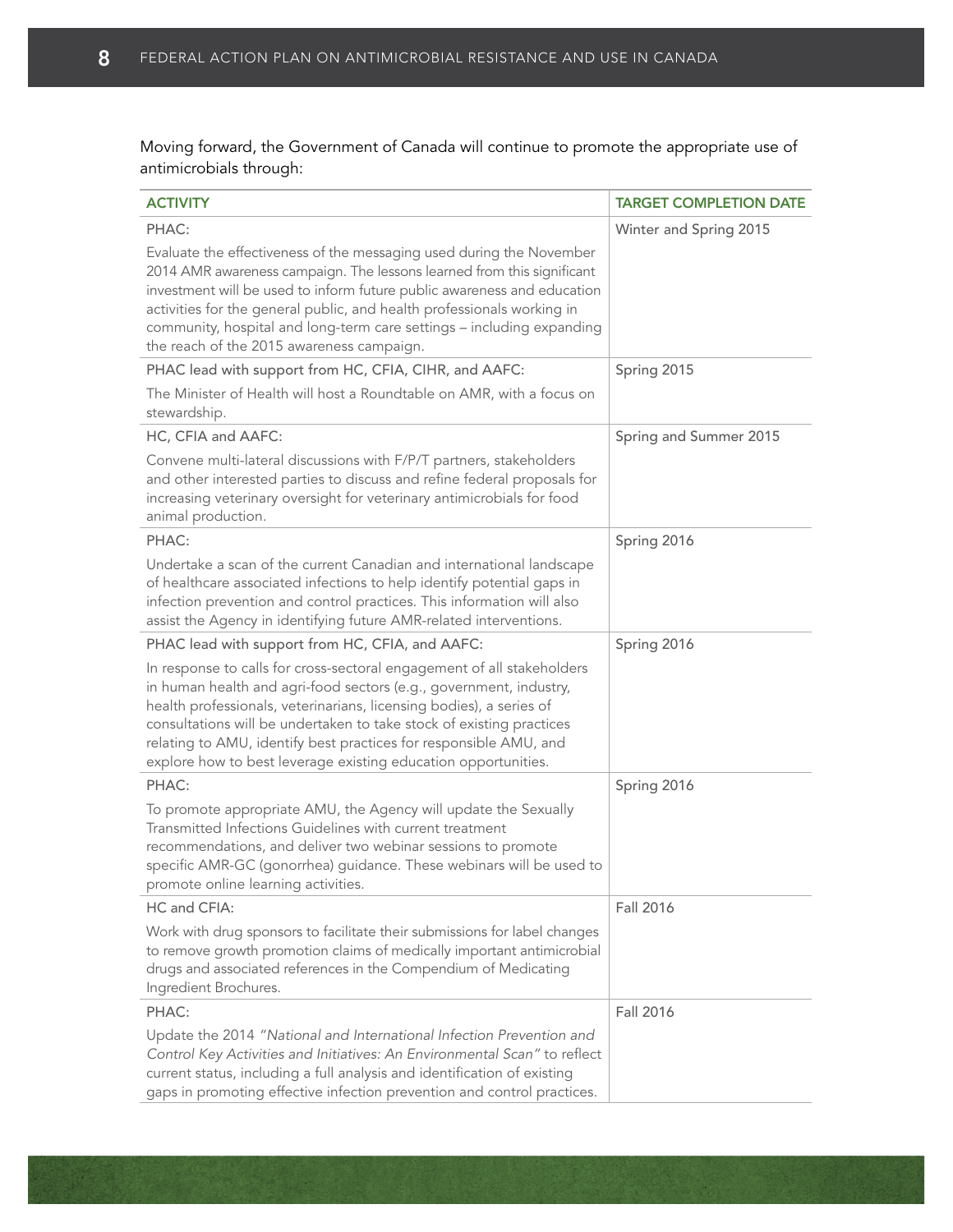| <b>ACTIVITY</b>                                                     | TARGET COMPLETION DATE |
|---------------------------------------------------------------------|------------------------|
| CIHR lead with support from PHAC:                                   | December 2019          |
| Support research and dissemination of results regarding research on |                        |
| stewardship measures.                                               |                        |

ACTION 3: Work with the animal agriculture sector partners to strengthen the regulatory framework on veterinary medicines and medicated feeds, including facilitating access to alternatives and encourage the adoption of practices in order to reduce the use of antimicrobials.

In addition to efforts to improve infection prevention and control measures, as well as promote education and awareness, the Government of Canada has an important role in the regulation of animal health products in Canada, including the importation, licensing, and sale of veterinary drugs, medicated feeds, and vaccines.

In support of this area, both Health Canada and the Canadian Food Inspection Agency will continue to prioritize the modernization of the regulatory frameworks for veterinary medicines and medicated feeds. Consultations are well underway in both areas and one of the key areas of focus is the long-standing need to strengthen control on the importation of veterinary drugs for "personal" use ("own use importation" or OUI) and as Active Pharmaceutical Ingredients (APIs) in support of public health and food safety. Health Canada will implement measures to address OUI of veterinary drugs, and strengthen its control over the importation of veterinary active pharmaceutical ingredients.

In addition, Health Canada, in collaboration with the Canadian Food Inspection Agency, is working with provincial partners and animal health stakeholders to strengthen veterinary oversight of medically-important antimicrobials for food-producing animals. Both Health Canada and the Canadian Food Inspection Agency believe that professional oversight on the use of existing antimicrobial drugs in food animal production is necessary and would be critical to attaining the goal of facilitating the prudent use of antimicrobials and conserving antimicrobial effectiveness. Efforts are focused on addressing several in-water and in-feed veterinary antimicrobial drugs that were approved as over the counter (OTC) products prior to the implementation of more stringent microbiological safety standards in 2004. These efforts will be coordinated closely with the US to ensure Canadian and US practices remain aligned.

Health Canada will continue to address the regulatory aspect of strengthening stewardship through appropriate regulation of human and veterinary antimicrobial drugs. By evaluating the safety, quality and effectiveness of these drugs, including post-market monitoring through collection and analysis of adverse reaction reports, Health Canada aims to preserve the effectiveness of authorized antimicrobials.

The Canadian Institutes of Health Research is putting in place a new initiative on the Environments and Health. Environmental factors intersect and contribute both positively and negatively to our health, including AMR. This initiative focuses on three critical areas of investigation (nexus): agri-food, resource development, and urban form. Each of these areas has prevention as its core and is underpinned by three fundamental research components: etiology, data platform enhancements, and intersectoral prevention research.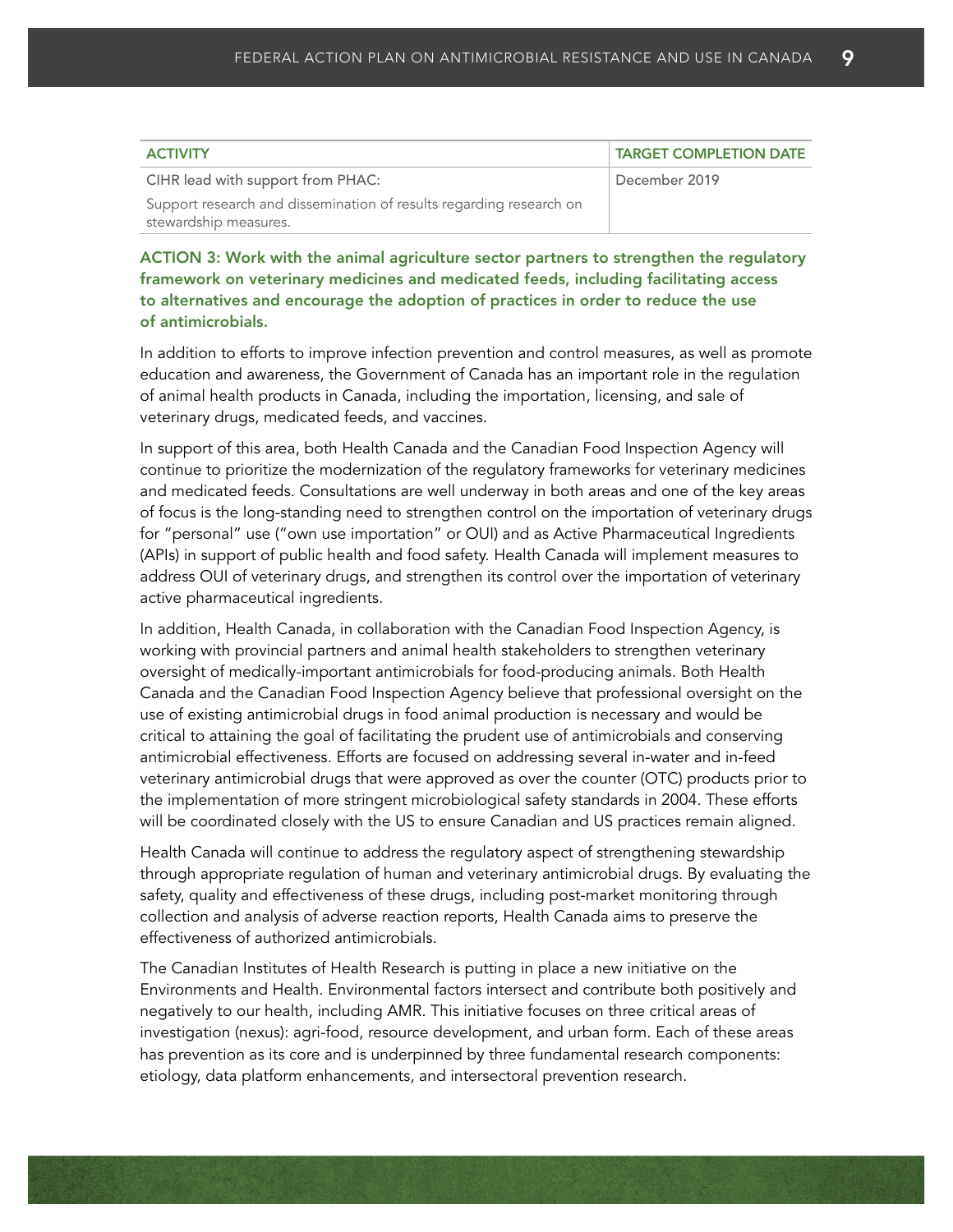The Canadian Food Inspection Agency will also continue to verify through premarket assessment, inspection, and sampling, that medicated feeds that are imported, manufactured or sold in Canada meet the standards set by Health Canada as per the Compendium of Medicating Ingredient Brochures or prescribed by a veterinarian.

Utilizing forums such as the National Value Chain Roundtables, Agriculture and Agri-Food Canada will work with the livestock and poultry sectors to encourage the increased adoption of animal health practices that ultimately reduce the use of antimicrobials in animal production. This includes the expansion of the national livestock traceability system and implementation of enhanced biosecurity measures. In addition, in response to industry requests, the Department's Science and Technology Branch will utilize its expertise to assist the sectors in validating the efficacy of commercially available alternatives.

Specific activities that will be undertaken moving forward include the following:

| <b>ACTIVITY</b>                                                                                                                                                                                                                                                                                                                                                                                                                                                                                     | <b>TARGET COMPLETION DATE</b> |
|-----------------------------------------------------------------------------------------------------------------------------------------------------------------------------------------------------------------------------------------------------------------------------------------------------------------------------------------------------------------------------------------------------------------------------------------------------------------------------------------------------|-------------------------------|
| HC, CFIA and AAFC:                                                                                                                                                                                                                                                                                                                                                                                                                                                                                  | Spring 2015                   |
| Convene an additional round of multi-lateral discussions with F/P/T<br>partners, stakeholders and other interested parties to further consider<br>and refine federal proposals for strengthening the regulatory<br>framework for veterinary drugs. Objectives of these discussions will be<br>to determine how to establish effective oversight of APIs, as well as to<br>engage stakeholders on measures to promote the prudent use of<br>antimicrobials and to facilitate access to alternatives. |                               |
| AAFC:                                                                                                                                                                                                                                                                                                                                                                                                                                                                                               | Summer 2015                   |
| Support industry-led research to validate the efficacy of commercially<br>available alternatives to in-feed antibiotics when appropriate.                                                                                                                                                                                                                                                                                                                                                           |                               |
| HC and CFIA:                                                                                                                                                                                                                                                                                                                                                                                                                                                                                        | December 2016                 |
| Implement the requirement to increase veterinary oversight of<br>medically-important antimicrobial drugs used in livestock feed and in<br>water. The approach and timing will be aligned with a similar initiative<br>in the US.                                                                                                                                                                                                                                                                    |                               |
| HC:                                                                                                                                                                                                                                                                                                                                                                                                                                                                                                 | 2017                          |
| Implement measures to address own use importation of veterinary<br>drugs, and strengthen the control over the importation of veterinary<br>active pharmaceutical ingredients (APIs).                                                                                                                                                                                                                                                                                                                |                               |
| CIHR:                                                                                                                                                                                                                                                                                                                                                                                                                                                                                               | Spring 2020                   |
| Support research at the interface between human and animal health<br>and the environment as part of the Environments and Health Signature<br>initiative and through the Joint Programming Initiative on Antimicrobial<br>Resistance (JPIAMR) transnational call.                                                                                                                                                                                                                                    |                               |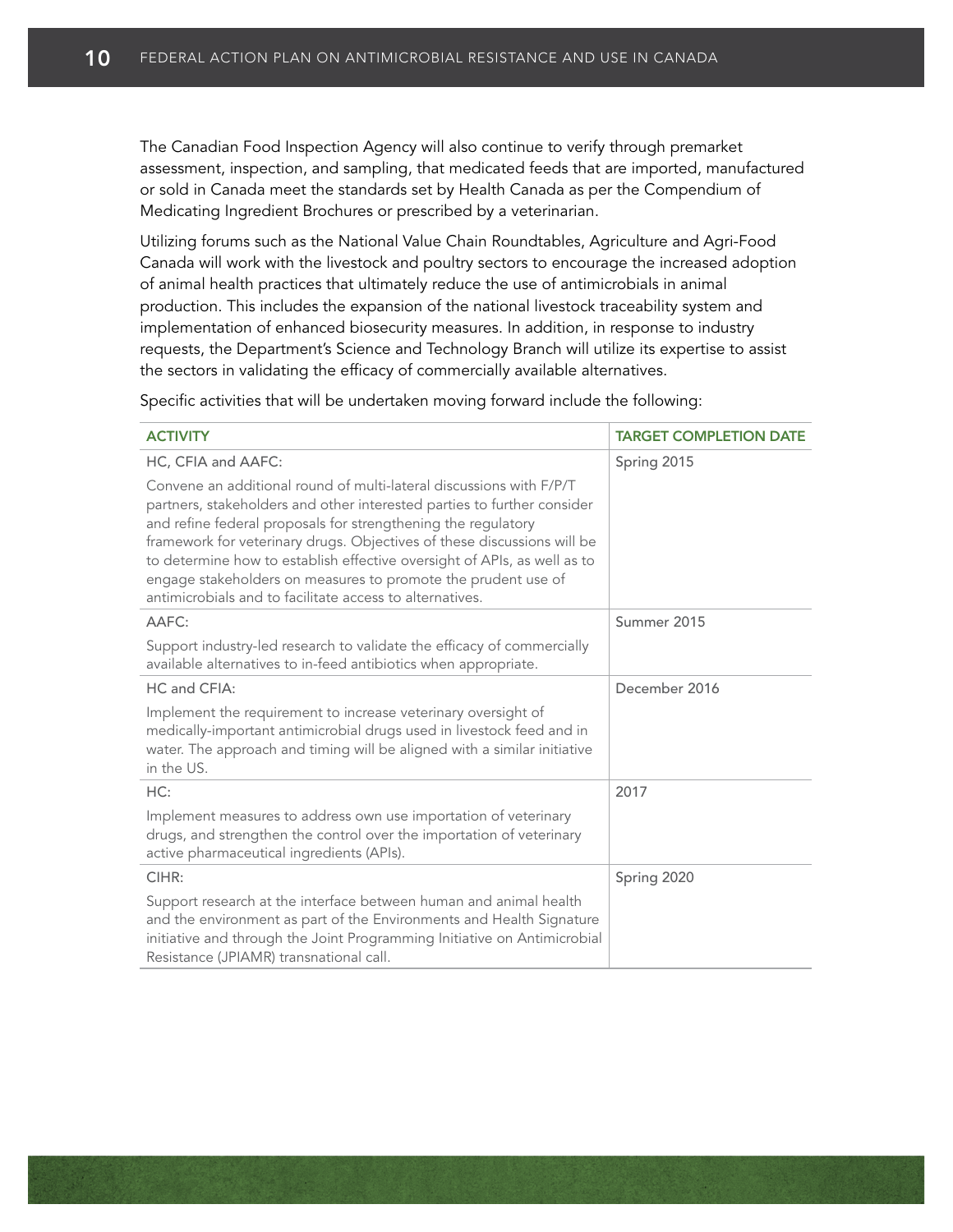### INNOVATION

### Creating new solutions to counteract loss in antimicrobial effectiveness through research and development.

#### ACTION 4: Promote innovation through funding collaborative research and development efforts on antimicrobial resistance both domestically and internationally.

As outlined in the Federal Framework, the Government of Canada supports ongoing domestic health research and innovation while collaborating with international partners to contribute to global research efforts on AMR, AMU, novel therapies and alternatives. Federal government departments and agencies are already working together on science activities relating to AMR to better leverage the outcomes and results generated by these activities.

The successful introduction of immunization programs to prevent and control vaccinepreventable diseases reduces dependence on antimicrobials, thereby helping reduce risks associated with AMR. Innovative vaccines under development are being prioritized to address some of the most significant threats posed by antimicrobial resistance through a Canadian Action Plan on Vaccine Research, Innovation and Development. Furthermore, the Public Health Agency of Canada and the Canadian Institutes of Health Research are building upon previous collaborative efforts in the establishment of the Canadian Immunization Research Network (CIRN). The national network is composed of key vaccine researchers who develop and test methodologies related to the evaluation of vaccines as they pertain to safety, immunogenicity and effectiveness, and program implementation and evaluation.

In addition, Agriculture and Agri-Food Canada will continue to support and/or undertake research and innovation on improvements in animal production practices, disease prevention and treatment, and development of vaccines. These research results will contribute to reducing the requirements for antimicrobials in the animal production industry.

From an innovation perspective, Canada currently has a small number of innovative companies engaged in either drug development, diagnostics, or other related technologies related to AMR. These firms represent a very small part of the overall Canadian life science sector (less than one percent). The existing Science, Technology and Innovation framework at the federal level is supportive of the commercialization of life science innovations, including those involving AMR. In the past, targeted support has been provided to support health policy objectives. For example, as part of the agreement between Canada and the Bill and Melinda Gates Foundation on HIV, Industry Canada established the \$13 million Canadian HIV Technology Demonstration program administered through the Industrial Research Assistance Program to support small Canadian firms engaged in the development of HIV vaccines and related technologies. The feasibility of a similar approach involving AMR could be examined.

It is well recognized that despite the very apparent need for new more effective antibiotics, very few are making it to the marketplace. The Public Health Agency of Canada and the National Research Council are working to gain a better understanding of the barriers to innovation deployment both within Canada, and globally, with a view to modelling how such barriers can be overcome. It will be beneficial to inventory existing R&D outputs and AMR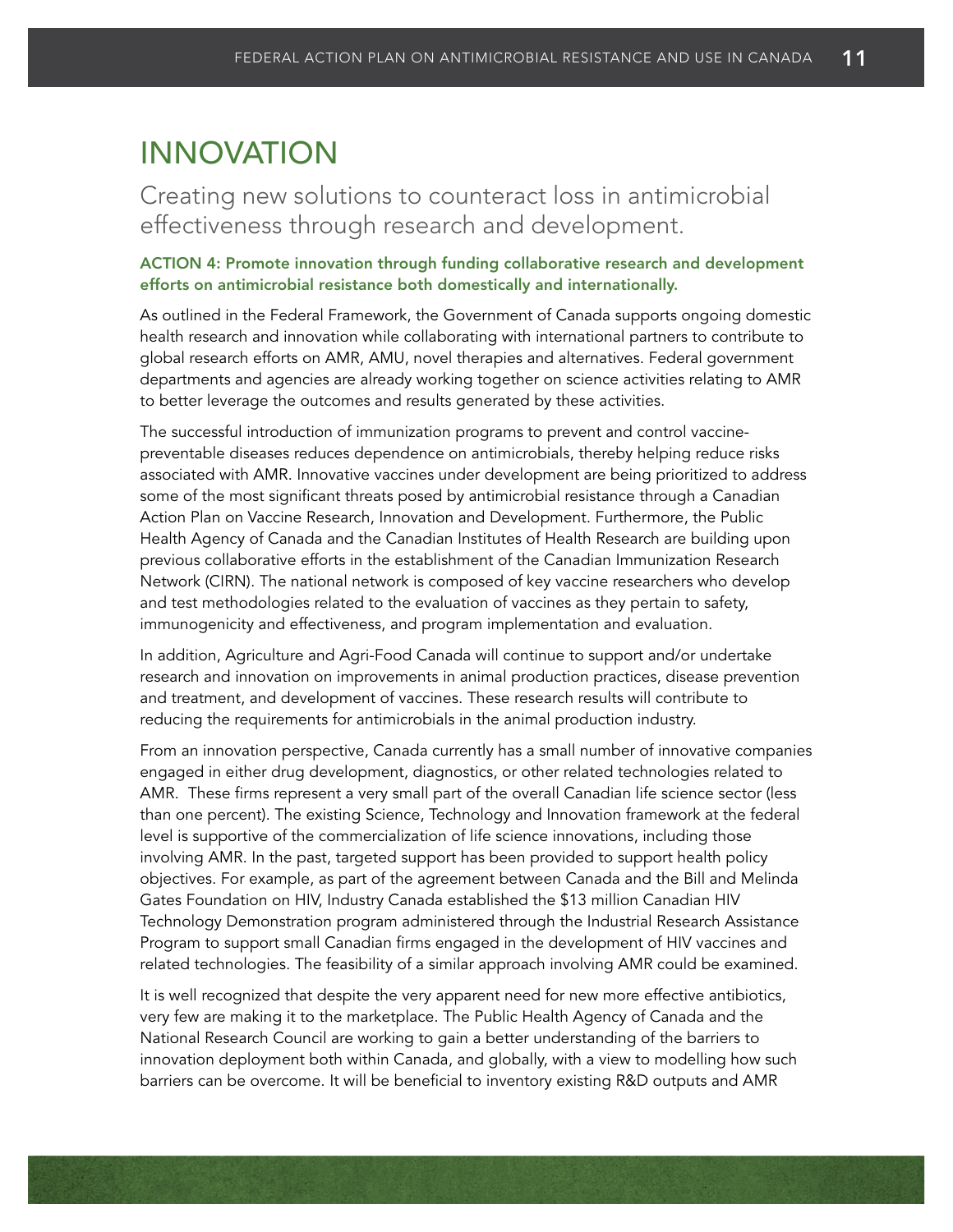activities (industrial and academic), to identify those that could be further developed and supported to help address Canada's challenges.

It is imperative that all innovation solutions go hand in hand with stewardship to ensure the effectiveness of treatments can be conserved.

The Government of Canada will also explore with international partners a global approach to support innovation in the area of AMR. For example, the Canadian Institutes of Health Research is a founding member and major funder of the Joint Programming Initiative on Antimicrobial Resistance, an association of 19 countries that aim at coordinating resources and actions of the diverse countries to combat the global threat of AMR. Through the Canadian Institutes of Health Research, Canada is able to provide an international leadership role in coordinating research efforts to achieve long-term reductions in resistance levels and better public health outcomes.

Moving forward, the Government of Canada will:

| <b>ACTIVITY</b>                                                                                                                                                                                                                                                                                                                                                                                                                                                                                                                                     | <b>TARGET COMPLETION DATE</b> |
|-----------------------------------------------------------------------------------------------------------------------------------------------------------------------------------------------------------------------------------------------------------------------------------------------------------------------------------------------------------------------------------------------------------------------------------------------------------------------------------------------------------------------------------------------------|-------------------------------|
|                                                                                                                                                                                                                                                                                                                                                                                                                                                                                                                                                     |                               |
| PHAC, HC, CFIA, CIHR, AAFC, IC, and NRC:                                                                                                                                                                                                                                                                                                                                                                                                                                                                                                            | 2015                          |
| Through the Canadian Action Plan on Vaccine Research, Innovation<br>and Development, determine vaccine research priorities. Key<br>stakeholders in human and animal health sectors are being engaged as<br>part of this process.                                                                                                                                                                                                                                                                                                                    |                               |
| CIHR:                                                                                                                                                                                                                                                                                                                                                                                                                                                                                                                                               | Ongoing activity              |
| Continue to build knowledge to create innovative tools and alternative<br>therapies to prevent and limit the spread of AMR through research and<br>development via both open competition and strategic funding through<br>partnerships, and in particular collaborate with international groups to<br>promote and leverage Canadian contributions within international<br>research teams:                                                                                                                                                           |                               |
| Canada-United Kingdom partnership on antibiotic resistance<br>٠<br>(with the United Kingdom's Medical Research Council);                                                                                                                                                                                                                                                                                                                                                                                                                            | March 2015                    |
| Joint Programming Initiative on Antimicrobial Resistance (JPIAMR):<br>$\bullet$<br>InnovaResistance: Innovative approaches to address antibiotic<br>resistance (group of 12 countries); and                                                                                                                                                                                                                                                                                                                                                         | December 2017                 |
| JPIAMR transnational call (19 participating countries).<br>$\bullet$                                                                                                                                                                                                                                                                                                                                                                                                                                                                                | December 2019                 |
| PHAC, HC, CFIA, AAFC, and NRC:                                                                                                                                                                                                                                                                                                                                                                                                                                                                                                                      | 2021                          |
| Under the federal Genomics Research and Development Initiative,<br>involving eight departments and agencies, a ~\$20M five year project<br>will be launched to gain a greater understanding of the critical<br>activities that contribute to the development of antimicrobial resistance<br>and critical exposure pathways by which antimicrobial bacteria reach<br>humans, which could then be used to help validate economically<br>sustainable technologies, practices, and policies to mitigate the<br>development of antimicrobial resistance. |                               |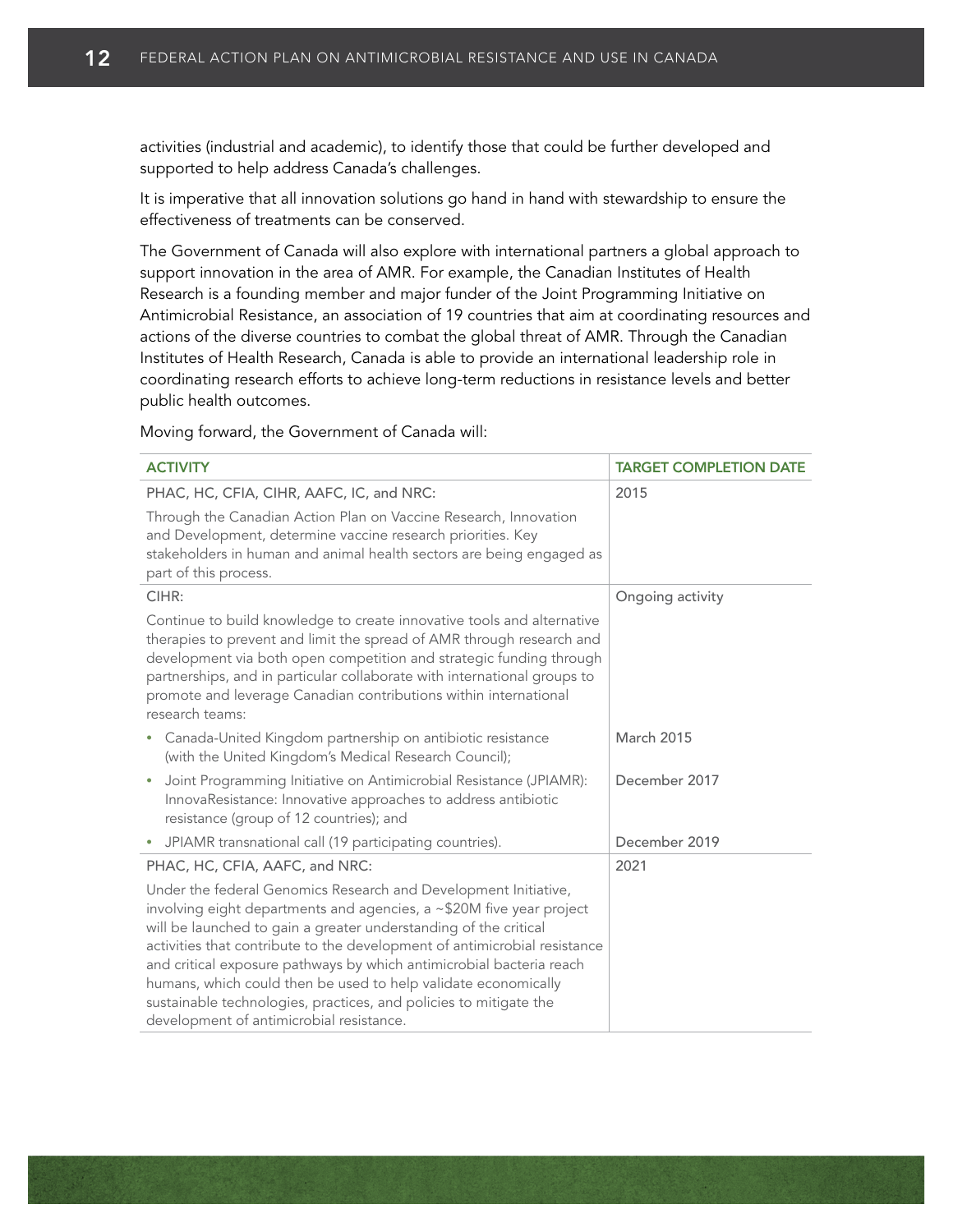# NEXT STEPS

The Government of Canada remains committed to taking action on AMR and AMU. As such, we will continue to work with federal, provincial, territorial and international health and agriculture partners, as well as other stakeholders, to identify how we can strengthen existing and planned activities. We will also continue to work to identify new activities to help combat the spread of AMR.

As noted previously, this Federal Action Plan is the first in a series to keep Canadians informed of our activities and our ongoing progress in implementing the Federal Framework. The Government of Canada will regularly review and update this Action Plan so that it remains reflective of the work that is underway, and our plans for the future.